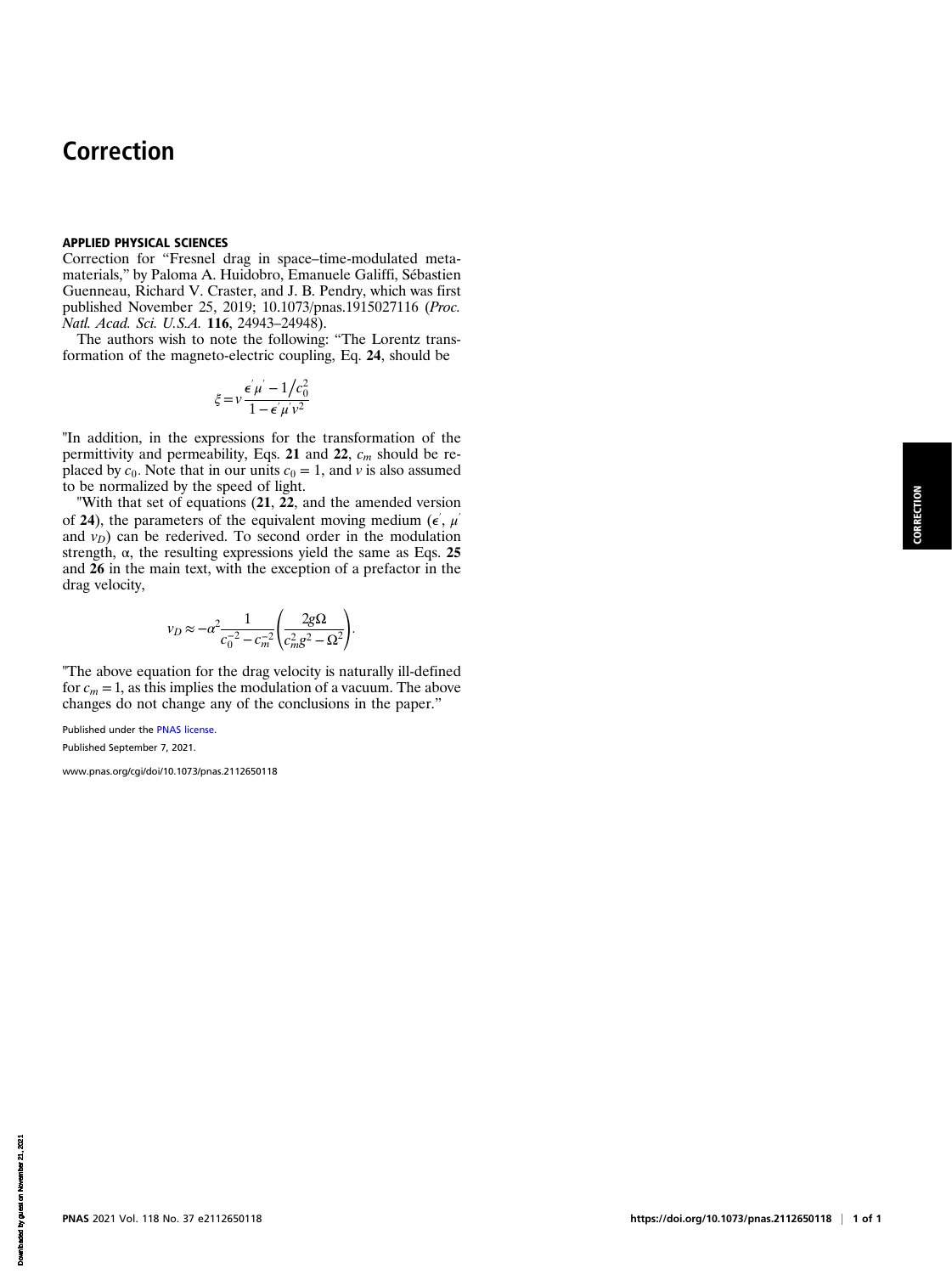# **Fresnel drag in space–time-modulated metamaterials**

# **Paloma A. Huidobroa,1, Emanuele Galiffi<sup>b</sup> , Sebastien Guenneau ´ c,d, Richard V. Craster<sup>c</sup> , and J. B. Pendryb,1**

ªInstituto de Telecomunicações, Insituto Superior Técnico, University of Lisbon, 1049-001 Lisbon, Portugal; <sup>b</sup>Condensed Matter Theory Group, The Blackett Laboratory, Imperial College, SW7 2AZ, London, United Kingdom; 'Department of Mathematics, Imperial College London, London SW7 2AZ, United Kingdom; and <sup>d</sup>Institut Fresnel, Aix-Marseille University, CNRS, Centrale Marseille, 13013 Marseille, France

Contributed by J. B. Pendry, October 17, 2019 (sent for review August 30, 2019; reviewed by Nader Engheta and John D. Joannopoulos)

**A moving medium drags light along with it as measured by Fizeau and explained by Einstein's theory of special relativity. Here we show that the same effect can be obtained in a situation where there is no physical motion of the medium. Modulations of both the permittivity and permeability, phased in space and time in the form of traveling waves, are the basis of our model. Space–time metamaterials are represented by effective bianisotropic parameters, which can in turn be mapped to a moving homogeneous medium. Hence these metamaterials mimic a relativistic effect without the need for any actual material motion. We discuss how both the permittivity and permeability need to be modulated to achieve these effects, and we present an equivalent transmission line model.**

#### metamaterials | space–time modulations | Fresnel drag | nonreciprocity

**II** in 1818 Fresnel produced the aether drag hypothesis: A moving fluid appears to "drag" light along so that light traveling in n 1818 Fresnel produced the aether drag hypothesis: A movopposite directions to the fluid flow would have different velocities (1). His extra velocity was related to but not equal to the velocity of the fluid. Although Fresnel's derivation was flawed, Fizeau in 1851 measured the drag effect and confirmed Fresnel's formula (2). A correct explanation followed in the wake of Einstein's theory of relativity, of which the aether drag experiment is one of the cornerstones (3).

While it may seem that physical movement of the fluid is an essential part of aether drag (4, 5), here we come to the surprising conclusion that a time-dependent system involving no physical movement of a medium can also produce a drag effect. We calculate the shifted dispersion surface and show that the system can be represented as a bianisotropic metamaterial (Fig. 1), whose magnetoelectric coupling vanishes when either the dielectric or the magnetic modulation is switched off. Finally we propose a simple experiment which would demonstrate our results.

We consider a metamaterial whose permittivity and permeability are modulated in space and time following a travelingwave form,

$$
\epsilon(x,t) = \epsilon_m [1 + 2\alpha_e \cos(gx - \Omega t)],\tag{1}
$$

$$
\mu(x,t) = \mu_m [1 + 2\alpha_m \cos(gx - \Omega t)],
$$
 [2]

where q and  $\Omega$  are the spatial and temporal frequencies,  $\alpha_{e,m}$ are the electric and magnetic modulation strengths, and  $\epsilon_m$  and  $\mu_m$  are the background relative permittivity and permeability of the medium. The profile moves with a phase velocity of  $c_q = \Omega/g$ but we emphasize that the medium itself does not move: As a consequence the phase velocity can take any value between zero and infinity without violating special relativity. We concern ourselves with low-frequency, long-wavelength excitations, enabling the medium to be represented as a metamaterial with effective medium parameters which we calculate. Importantly, the drift velocity appearing in space–time metamaterials differs from both the modulation phase velocity and the conventional Fresnel– Einstein result, and it can even oppose the modulation phase velocity, when this is lower than the speed of light  $c_m$  in the unmodulated medium.

Modulation of the electric permittivity in space and time has attracted much attention, as it gives rise to a plethora of exotic effects ranging from frequency-momentum transitions (6–8) to compression and amplification of electromagnetic signals (9–15), one-way hyperbolic metasurfaces (16), and even non-Hermitian and topological phenomena (17–21). The directionality of space– time modulations such as traveling-wave modulations breaks time-reversal symmetry, which is reflected in nonreciprocal band diagrams (4). The breaking of reciprocity has been exploited in the realization of photonic isolators and circulators without the need of external static magnetic biasing (22–24). Recently, it was shown that in-phase modulations of the permittivity and the permeability with the same strength result in the closing of the high-frequency band gaps, at the same time as keeping the nonreciprocal character of these systems (25). Here we further show that this nonreciprocity is in fact accompanied by a Fresnel drag and we present an effective medium model that illuminates its origin.

#### Results and Discussion

Effective Medium Theory of Space–Time Metamaterials. Maxwell's equations in space–time-modulated media,

$$
\nabla \times \mathbf{E} = -\frac{\partial \mathbf{B}}{\partial t} = -\frac{\partial}{\partial t} [\mu(x, t)\mu_0 \mathbf{H}],
$$
 [3]

$$
\nabla \times \mathbf{H} = \frac{\partial \mathbf{D}}{\partial t} = \frac{\partial}{\partial t} \left[ \epsilon(x, t) \epsilon_0 \mathbf{E} \right],\tag{4}
$$

with  $\epsilon_0$  and  $\mu_0$  determining the speed of light in vacuum as  $c_0 =$ with  $\epsilon_0$  and  $\mu_0$  determining the speed of light in vacuum as  $c_0$ <br> $1/\sqrt{\epsilon_0\mu_0}$ , can be solved by taking a Bloch–Floquet ansatz (9),

$$
\mathbf{E} = \sum_{n} \mathbf{E}_{n} e^{i(k+ng)x + ik_{y}y - i(\omega+n\Omega)t}, \tag{5}
$$

$$
\mathbf{H} = \sum_{n} \mathbf{H}_{n} e^{i(k+ng)x + ik_{y}y - i(\omega + n\Omega)t},
$$
 [6]

# **Significance**

**Space–time-dependent electromagnetic media, whose constitutive parameters are directionally biased in space and time, are a topic of current enormous interest across physics. Here we address a problem of fundamental relevance: the similarities and differences between such modulated materials and the classic problem of moving media. We establish that, surprisingly, the Fresnel drag effect of light in moving media, dictated by special relativity, is also present in modulated media, fully resolving this paradox with an analytical approach. We discuss how nonreciprocity can emerge at vanishing frequency. While we focus on electromagnetism, our findings can be extended to other wave systems.**

The authors declare no competing interest.

Author contributions: P.A.H. and J.B.P. designed research; P.A.H., E.G., S.G., R.V.C., and J.B.P. performed research; P.A.H. and J.B.P. carried out the calculations; and P.A.H., E.G., and J.B.P. wrote the paper.

Reviewers: N.E., University of Pennsylvania; and J.D.J., Massachusetts Institute of Technology.

Published under the [PNAS license.](https://www.pnas.org/site/aboutpnas/licenses.xhtml)

<sup>1</sup> To whom correspondence may be addressed. Email: [p.arroyo-huidobro@lx.it.pt](mailto:p.arroyo-huidobro@lx.it.pt) or [j.pendry@imperial.ac.uk.](mailto:j.pendry@imperial.ac.uk)

First published November 25, 2019.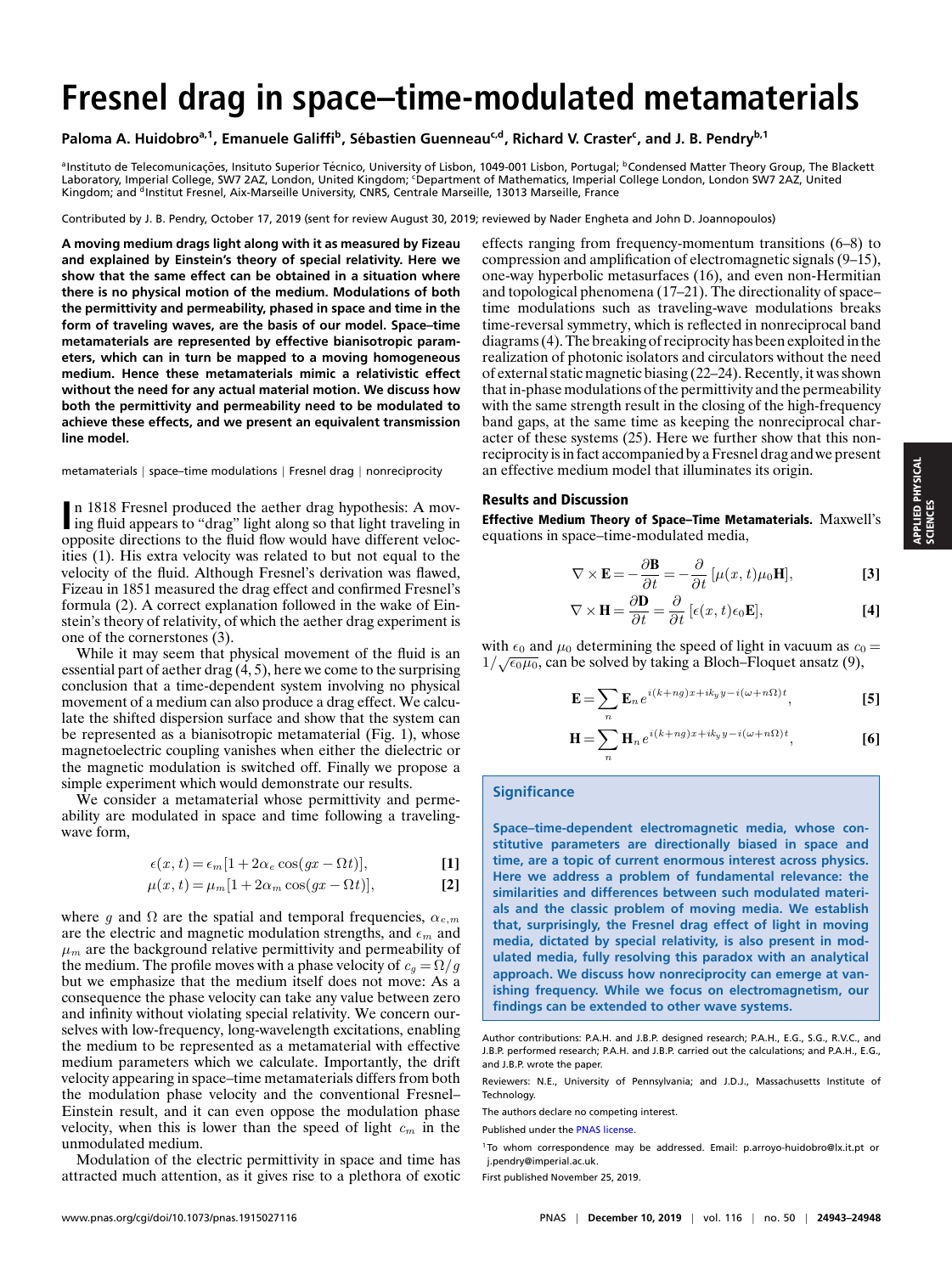

**Fig. 1.** Fresnel drag in space–time-modulated metamaterials. (*A*) A wave propagates in a medium with space–time traveling-wave–modulated permittivity and permeability. The wave vectors *k* and *k<sup>y</sup>* are along the direction of the space–time grating and orthogonal to it, respectively. (*B*) Sketch of the low-frequency dispersion surface in the  $(k, k_y)$  plane. The isofrequency contours are ellipses centered at a finite value of *k*, reflecting a Fresnel drag effect along the modulation direction. (*C*) In the long-wavelength limit the space–time-modulated medium is mapped into a magnetoelectric medium with anisotropic effective permittivity  $\hat{\varepsilon}_{\sf eff}$ , permeability  $\hat{\mu}_{\sf eff}$ , and magnetoelectric coupling  $\hat{\zeta}_{\sf eff}$  parameters. (D) Equivalent moving medium interpretation: uniaxial medium with anisotropic effective permittivity  $\hat{\varepsilon}^{\prime}_{{\sf eff}}$ and permeability  $\hat{\mu}^{\prime}_\mathsf{eff}$  moving with velocity  $\mathsf{v}_D.$  Notice that the direction of the drift velocity in *D* corresponds to the case of subluminal modulations  $(c_m g < \Omega)$ , and it flips sign in the superluminal regime  $(c_m g > \Omega)$ .

with  $\omega$  the wave frequency and k and  $k_y$  the wave vectors as defined in Fig. 1. Assuming an s-polarized wave without loss of generality, this procedure leads to a system of equations for the  $E_z$  and  $H_y$  components of the electromagnetic fields. An eigenvalue equation can be written as

$$
k\begin{bmatrix} \mathbf{E} \\ \mathbf{H} \end{bmatrix} = \begin{bmatrix} \mathbf{M}^{EE} & \mathbf{M}^{EH} \\ \mathbf{M}^{HE} & \mathbf{M}^{HH} \end{bmatrix} \begin{bmatrix} \mathbf{E} \\ \mathbf{H} \end{bmatrix},
$$
 [7]

where **E** and **H** now stand for column vectors of the Bloch– Floquet amplitudes of  $E_z$  and  $H_y$ , respectively. The block matrices in Eq. 7 depend on  $\omega$  and satisfy  $M^{EE} = M^{HH}$  and their expressions are given in *Materials and Methods*.

It is useful to rewrite the eigenvalue equations on the basis of forward and backward propagating waves as follows:

$$
k\begin{bmatrix} \mathbf{E} + \mathbf{H} \\ \mathbf{E} - \mathbf{H} \end{bmatrix} = \begin{bmatrix} \mathbf{M}^{++} & \mathbf{M}^{+-} \\ -\mathbf{M}^{+-} & \mathbf{M}^{--} \end{bmatrix} \begin{bmatrix} \mathbf{E} + \mathbf{H} \\ \mathbf{E} - \mathbf{H} \end{bmatrix}.
$$
 [8]

Here,  ${\bf M}^{++}$  =  ${\bf M}^{EE}$   $\pm \frac{1}{2}$   $\left( {\bf M}^{EH} + {\bf M}^{HE} \right)$  and  ${\bf M}^{+-}$  =  $-\frac{1}{2}$   $\left( {\bf M}^{EH}$   $M^{HE}$ ). Solving Eq. 8 yields the dispersion relation of the system,  $k(\omega)$ .

In the long-wavelength limit, the dispersion relation can be written analytically by considering only 3 neighboring modes in the eigenvalue equation and approximating  $\omega \ll \Omega$ ,  $k \ll g$ . This gives

$$
\beta^2 \omega^2 = \kappa^2 k_y^2 + (k - \delta \omega)^2, \tag{9}
$$

where

$$
\beta^2 = c_m^{-2} \left( 1 + \alpha_e^2 \frac{2\Omega^2}{c_m^2 g^2 - \Omega^2} \right) \left( 1 + \alpha_m^2 \frac{2\Omega^2}{c_m^2 g^2 - \Omega^2} \right), \quad \textbf{[10]}
$$

$$
\kappa^2 = 1 + \alpha_m^2 \frac{2\Omega^2}{c_m^2 g^2 - \Omega^2},
$$
 [11]

$$
\delta = \alpha_e \alpha_m \frac{2g\Omega}{c_m^2 g^2 - \Omega^2},\tag{12}
$$

and  $c_m^2 = 1/\epsilon_m \mu_m$ . Hence the dispersion surfaces are approximately circles of radius  $\omega\beta$  and whose center is displaced from the origin along the k axis by  $\delta \omega$ . This produces an asymmetry with respect to the  $k = 0$  axis, since the dispersion surfaces are displaced along the direction of the modulation, as shown in Fig. 2 and discussed below in detail.

Fresnel Drag. Here we interpret the displacement of the dispersion surface shown above as an aether drag, which is well known to affect light propagating through moving media (26). In the conventional Fresnel drag effect, moving matter drags light, imparting an extra speed to it. Measured by Fizeau in 1851, Einstein noticed that it is a relativistic effect and that the



**Fig. 2.** Fresnel drag in space–time  $\epsilon$ - and  $\mu$ -modulated metamaterials with  $\alpha_{\epsilon} = \alpha_m = 0.2$ . The isofrequency contours in the (*k*, *k<sub>y</sub>*) plane are shown for (*Left*) subluminal (*cmg* > Ω) and (*Right*) superluminal (Ω > *cmg*) modulations, with *c<sup>m</sup>* = 1. Note the change in radius compared to the dispersion in unmodulated media (gray circles) and the displacement along the *k* axis. In the subluminal case, the space–time modulation drags the waves in the direction opposite to its phase velocity (the effective drift velocity, *vD*, sketched in red, is antiparallel to the modulation phase velocity, *cg*, sketched in black), while the drift velocity flips sign ( $v_D$  parallel to  $c_g$ ) upon a superluminal modulation  $c_g > c_m$ . Note the displacement of the centers of the contours, which are plotted with dots of the same color as the corresponding contour. The group velocity direction is given by the normal to these dispersion surfaces.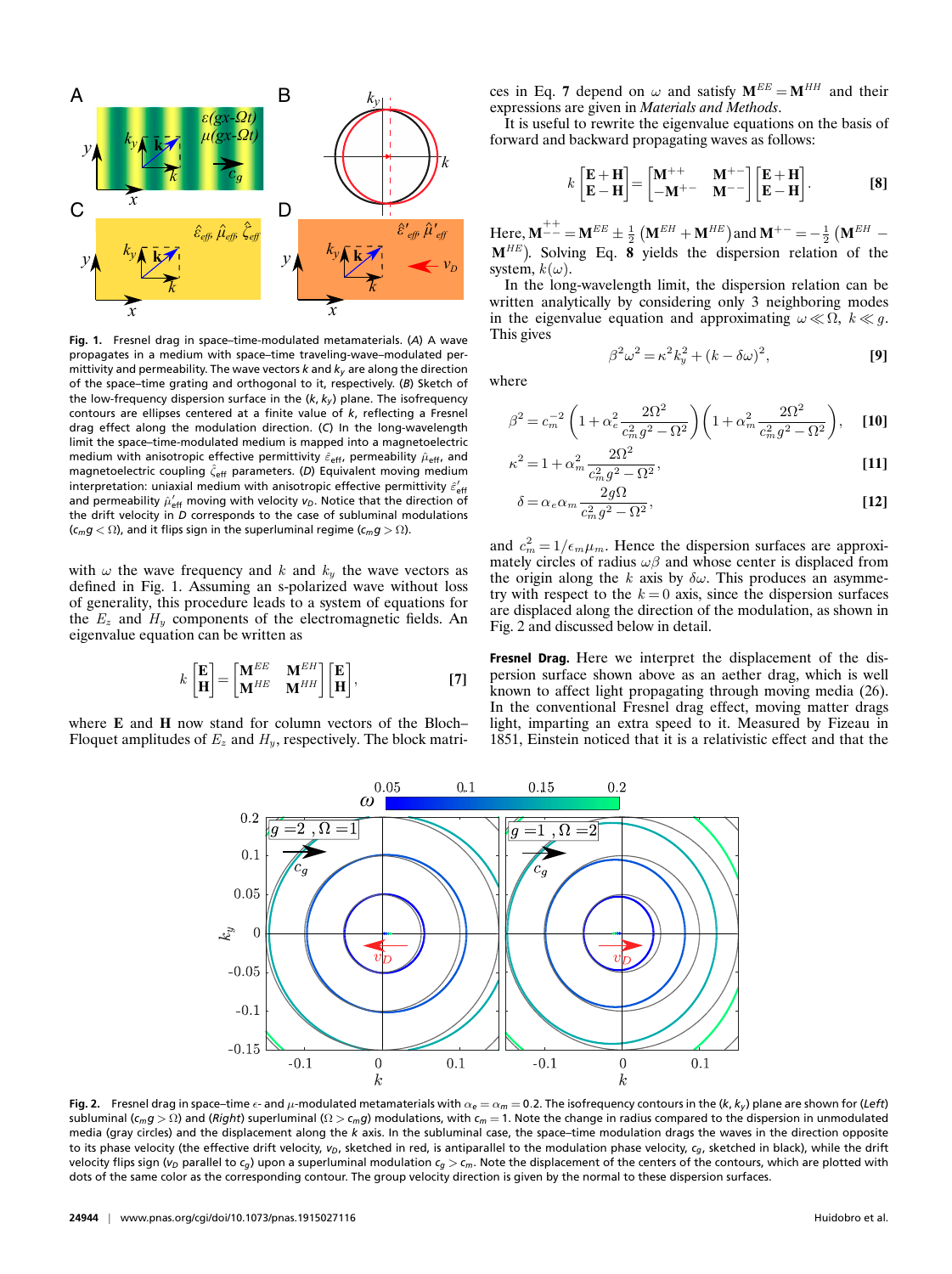speed of light in the medium can be calculated from Lorentz's velocity formula. While it may seem that moving matter is needed to produce a Fresnel drag, our results show that it can also emerge in the presence of space–time modulations, where the modulation profile appears to be moving at a certain speed despite the absence of moving matter. This surprising result can be understood from our effective medium theory. In fact, as we show below, the space–time-modulated metamaterial can be equivalently represented by a moving medium, which explains the light-dragging effect. Interestingly, the effective drift is present as long as  $\delta \neq 0$ ; i.e.,  $\alpha_e \cdot \alpha_m \neq 0$  and  $g \cdot \Omega \neq 0$ . In other words, the Fresnel drag in space–time metamaterials emerges when both the permittivity and permeability are modulated and when the modulations have nonzero spatial and temporal frequencies.

The isofrequency contours given by Eq. **9** are shown in Fig. 2 for 2 examples of space–time metamaterials: with subluminal (Fig. 2, *Left*) and superluminal (Fig. 2, *Right*) modulation speeds. The modulation strength is chosen in both cases as  $\alpha_e = \alpha_m =$ 0.2 such that the permittivity and permeability are equally modulated. For comparison, we also show the isofrequency contours of unmodulated media  $(\omega^2/c_m^2 = k^2 + k_y^2;$  Fig. 2, gray lines). Here and in all of the results shown in the paper we take  $\epsilon_m = \mu_m = 1$ , so that  $c_m = 1$ . It can be seen how in the presence of the modulation, the circular contours change shape, and their center, which is plotted as a dot of the same color as the corresponding contour, gets displaced along the  $k$  axis. This shows the Fresnel drag in space–time metamaterials. Interestingly, when the modulation speed is subluminal, the isofrequency contours are displaced in the direction of the modulation's phase velocity (Fig. 2, *Left*). On the other hand, when the modulation is superluminal, the contours are displaced in the direction opposite to the modulation's phase velocity (Fig. 2, *Right*). In other words, given a space–time variation of  $\epsilon$  and  $\mu$ , the direction of the Fresnel drag can be switched by changing between subluminal and superluminal modulations. Remarkably, this implies that the direction of the Fresnel drag velocity is antiparallel to the phase velocity of the modulation in the subluminal case and parallel to it in the superluminal case. This seemingly counterintuitive fact is fully justified below.

In addition, the extent of the Fresnel effect in these media depends on the magnitude of the modulation speed. It increases as  $c_g$  increases from  $c_g = 0$  in the subluminal regime and as  $c_g$  decreases from  $\infty$  in the superluminal regime. As the luminal modulation regime  $c_q \rightarrow c_m$  is approached, however, strong interaction between multiple bands results in an unstable regime dominated by intraband photonic transitions (9, 15), which spoils the separation of length scales needed for long-wavelength homogenization.

Effective Bianisotropic Parameters and Nonreciprocity. Next we derive the effective medium parameters of the space–time metamaterial. We start by noting that the dispersion relation of waves in the space–time-modulated medium, Eq. **9**, is of the form of the dispersion of waves in a bianisotropic medium with uniaxial  $\epsilon$  and  $\mu$ ,

$$
\epsilon = \begin{bmatrix} \epsilon_x & 0 & 0 \\ 0 & \epsilon & 0 \\ 0 & 0 & \epsilon \end{bmatrix}; \ \boldsymbol{\mu} = \begin{bmatrix} \mu_x & 0 & 0 \\ 0 & \mu & 0 \\ 0 & 0 & \mu \end{bmatrix}, \tag{13}
$$

and magnetoelectric coupling,

$$
\boldsymbol{\xi} = \boldsymbol{\zeta}^T = \begin{bmatrix} 0 & 0 & 0 \\ 0 & 0 & +\xi \\ 0 & -\xi & 0 \end{bmatrix} .
$$
 [14]

For s-polarized waves we have in this case

$$
\mu\mu_0\epsilon\epsilon_0\omega^2 = \frac{\mu}{\mu_x}k_y^2 + (k - \xi\omega)^2.
$$
 [15]

By comparing to Eq. **9** we can identify a set of effective medium parameters for the space–time-modulated metamaterial,

$$
\epsilon_x = \mu_x = 1, \tag{16}
$$

$$
\epsilon = 1 + \alpha_e^2 \frac{2\Omega^2}{c_m^2 g^2 - \Omega^2},\tag{17}
$$

$$
\mu = 1 + \alpha_m^2 \frac{2\Omega^2}{c_m^2 g^2 - \Omega^2},
$$
 [18]

$$
\xi = \alpha_e \alpha_m \frac{2g\Omega}{c_m^2 g^2 - \Omega^2}.
$$
 [19]

This shows that the modulated medium can be represented by an effective bianisotropic material. Interestingly, the magnetoelectric coupling vanishes if the modulation is only spatial  $(\Omega = 0)$  or only temporal  $(g = 0)$  or if only one of the electromagnetic parameters is modulated; i.e.,  $\alpha_e \cdot \alpha_m = 0$ . We also note in passing that space–time metamaterials with only  $\epsilon$  or  $\mu$  modulations are mapped to uniaxial media (without any magnetoelectric coupling).

The magnitude of  $\xi$  is presented in Fig. 3, as a function of the electric and magnetic modulation strengths. When changing from a subluminal (Fig. 3, *Left*) to a superluminal (Fig. 3, *Right*) modulation speed, the magnetoelectric coupling changes sign, in agreement with the reverse directions obtained for the Fresnel drag. In addition, we can conclude from this plot that a phase difference of  $\pi$  between the  $\epsilon$  and  $\mu$  modulations also reverses the direction of the aether drag with respect to in-phase modulations, since  $\xi$  changes sign with  $sign(\alpha_e \cdot \alpha_m)$ .

In agreement with the effective bianisotropic parameters, the dispersion surfaces shown in Fig. 2 represent nonreciprocal dispersion relations, a result of the time-reversal symmetry breaking induced by the modulation. From Eq. **9** we can explicitly write dispersion relations for forward and backward propagating waves,

$$
k_{\pm} = \delta\omega \pm \sqrt{\beta^2 \omega^2 - \kappa^2 k_y^2}.
$$
 [20]

Clearly, when  $\delta \neq 0$  ( $\xi \neq 0$ ), the 2 branches are asymmetric with respect to  $k = 0$ ; that is, the system is nonreciprocal when both



**Fig. 3.** Nonreciprocity map in the  $\alpha_e$ ,  $\alpha_m$  parameter space for subluminal (*Left*) and superluminal (*Right*) gratings, with *c<sup>m</sup>* = 1. The color map shows effective magnetoelectric coupling,  $\xi$ , which is equal to  $\delta$  and which also gives the difference in the inverse of phase velocities between forward and backward propagating waves,  $\Delta = (k_{+} - |k_{-}|)/\omega = 2\delta$ . It is seen that it is necessary to modulate both parameters to achieve nonreciprocity in the long-wavelength limit.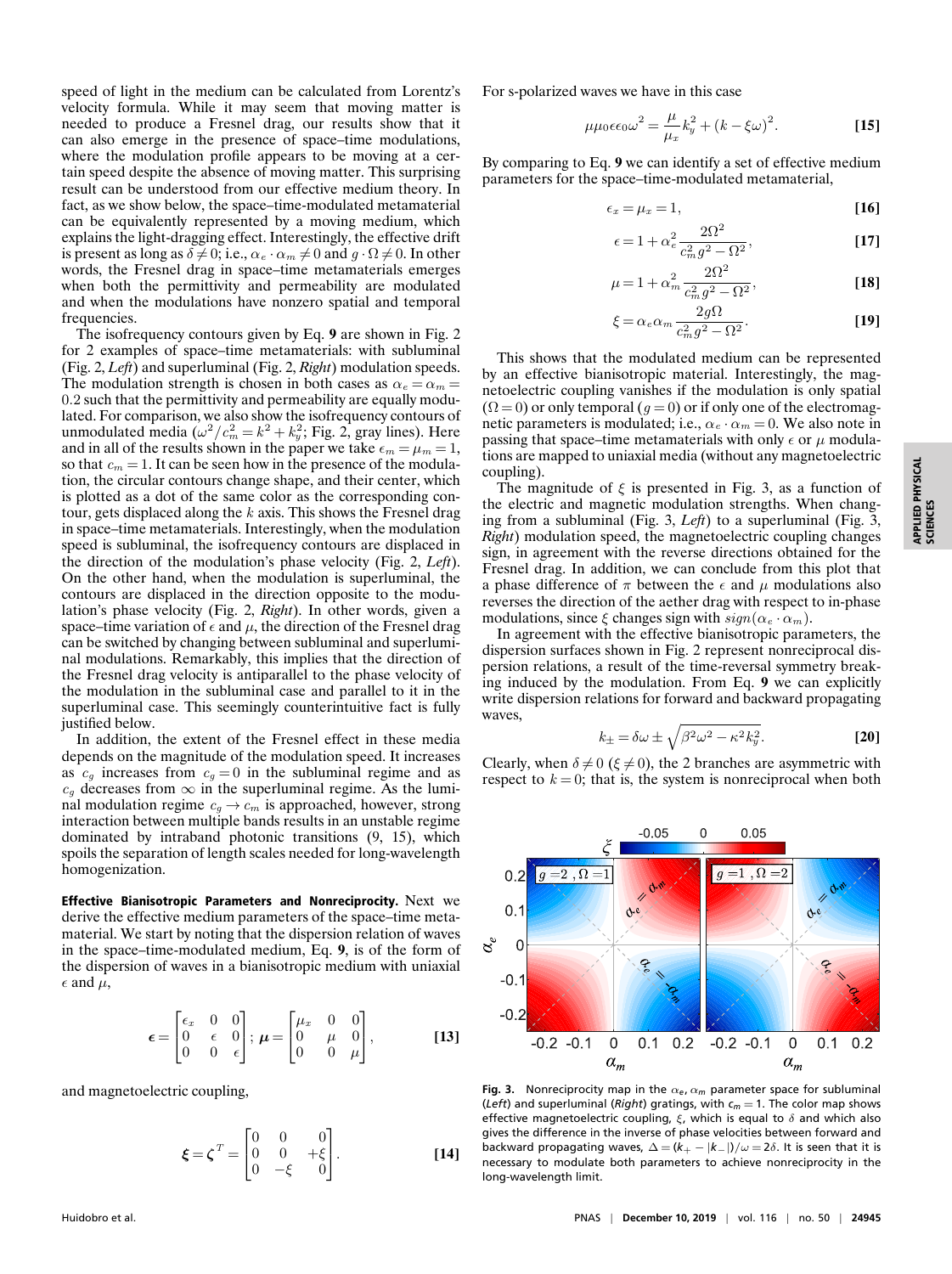$\alpha_e$  and  $\alpha_m$  are nonzero. For waves traveling in the direction of the modulation,  $k_y = 0$ , it is easy to see that the difference between the wave vectors of forward and backward waves divided by frequency is given by  $\Delta = 2\delta = 2\xi$ . Hence, we can interpret Fig. 3 as a map of the strength of nonreciprocity. From this we confirm that a nonreciprocal response requires both permittivity and permeability modulations and that for a fixed total modulation strength,  $\alpha_e^2 + \alpha_m^2 = \alpha^2$ , nonreciprocity is maximized by  $\alpha_e = \alpha_m.$ 

Equivalent Moving Medium. The link between moving media and bianisotropic effective parameters has been shown in the past (27, 28). Hence, since the space–time-modulated medium can be represented by effective bianisotropic parameters, it can also be linked to an equivalent moving medium. Below we derive the speed of the equivalent moving medium.

Consider a moving uniaxial medium with parameters  $\hat{\epsilon}'$  =  $diag(\epsilon'_x, \epsilon', \epsilon'), \hat{\mu}' = diag(\mu'_x, \mu', \mu'),$  moving along the x axis with speed  $v$ . Lorentz transformations tell us that in the moving frame the permittivity and permeability change as (26)

$$
\epsilon_x = \epsilon'_x, \ \epsilon = \epsilon' \frac{1 - v^2/c_m^2}{1 - \epsilon' \mu' v^2/c_m^2}, \tag{21}
$$

$$
\mu_x = \mu'_x, \ \mu = \mu' \frac{1 - v^2/c_m^2}{1 - \epsilon' \mu' v^2/c_m^2}.
$$
 [22]

Also, the electric and magnetic fields in the moving frame are coupled through magnetoelectric tensors,

$$
\boldsymbol{\xi} = \boldsymbol{\zeta}^T = \begin{bmatrix} 0 & 0 & 0 \\ 0 & 0 & +\xi \\ 0 & -\xi & 0 \end{bmatrix},
$$
 [23]

where

$$
\xi = \frac{v}{c_m} \frac{\epsilon' \mu' - 1}{\epsilon' \mu' - v^2/c_m^2}.
$$
 [24]

By mapping the tensors (21–23) to the set of effective bianisotropic parameters in Eqs. **16**–**19**, we determine

$$
v_D \approx -\xi c_m^2 \epsilon' \mu' \approx -\alpha^2 \frac{2c_m^2 g\Omega}{c_m^2 g^2 - \Omega^2},
$$
 [25]

and

$$
\epsilon' = \mu' \approx \frac{\epsilon}{1 - v^2/c_m^2} \approx 1 + \alpha^2 \frac{2\Omega^2}{c_m^2 g^2 - \Omega^2},
$$
 [26]

where we have restricted ourselves to the case where  $\epsilon = \mu$ , i.e.,  $\alpha_e = \alpha_m = \alpha$ , for simplicity. The velocity  $v_D$  is the drag velocity that light experiences in the space–time metamaterial. This justifies our interpretation of the isofrequency contours in Fig. 2 as an aether drag.

It is clear from Eq. **25** that when the modulation is subluminal  $(c_m q > \Omega)$ ,  $v_D < 0$ , such that the effective medium moves in the opposite direction to the phase velocity of the modulation. Hence, forward propagating modes slow down in the presence of subluminal space–time modulations, and backward propagating modes speed up. On the other hand, for superluminal modulations ( $c_m g < \Omega$ ),  $v_D > 0$ , such that the drag velocity points in the same direction as the modulation's phase velocity. In this case, forward waves speed up and backward waves slow down. We remark here that there are 2 effects at work in the space–time-modulated metamaterial. In addition to the Fresnel drag, there is an increase/reduction in the effective permittivity and permeability for subluminal/superluminal media, as can be seen in Eq. **26**. Hence, the slowing down or speeding up of the waves is in relation to waves propagating in the



Fig. 4. Dispersion relations for  $k_y = 0$  and  $k_y = 0.15$ , for subluminal (A) and superluminal (B) metamaterials, with  $c_m = 1$ . A and B, Top show how  $\epsilon$  and  $\mu$ traveling-wave modulations yield nonreciprocal dispersion. The permittivity and permeability modulations are set equal, α*<sup>e</sup>* = α*<sup>m</sup>* = 0.2. *A* and *B*, *Bottom* show how when only one of the parameters is modulated with the same strength as before (α*<sup>e</sup>* = 0.2 or α*<sup>m</sup>* = 0.2) and the other one is kept constant (α*<sup>m</sup>* = 0 or α*<sup>e</sup>* = 0), the system is reciprocal. The symbols (circles and squares in *Top* and *Bottom*, respectively) represent numerical results, and the solid lines (green and blue in *Top* and *Bottom*, respectively) show analytical results in the effective medium approximation. The red lines represent the light lines.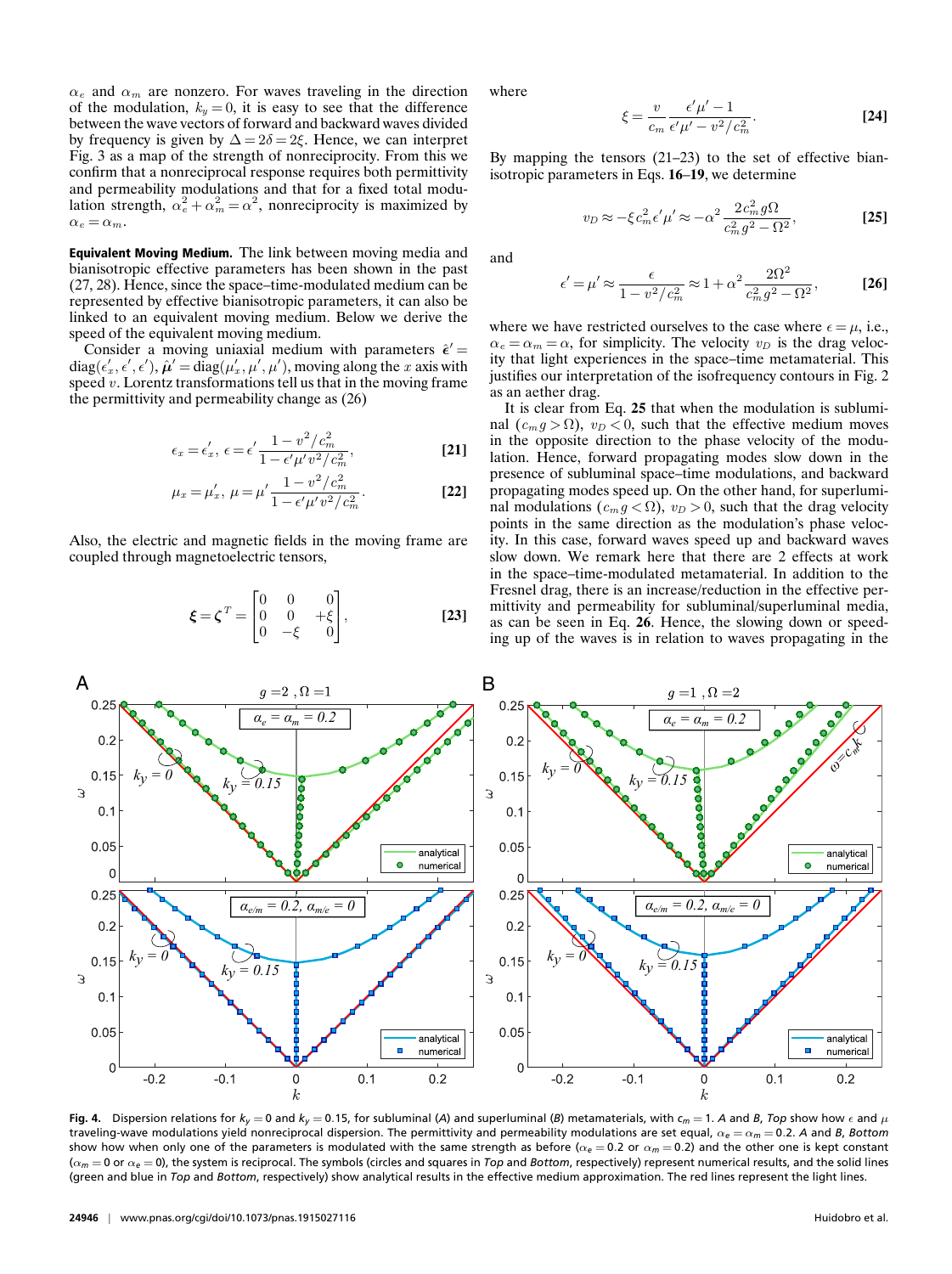medium with reduced/increased effective  $\epsilon$  or  $\mu$ , rather than with respect to  $c_m$ .

Importantly, relativity imposes that the permittivity and permeability of a moving medium change at the same pace (21–23), as electric and magnetic effects are intimately linked to each other in relativity. Hence, the mapping to a moving medium can be done only in the case of space–time modulations of both  $\epsilon$ and  $\mu$ , whereas the moving medium interpretation fails if either material parameter is not modulated. This is a fundamental difference between systems where only one parameter (either the electric or the magnetic one) is modulated in space and time and systems which feature both modulations simultaneously and explains why the aether drag and nonreciprocity disappear for modulations of only  $\epsilon$  or  $\mu$ .

Nonreciprocal Dispersion Relations. We now discuss in detail the effective medium theory presented above and validate our analytical expressions against numerical results.

The nonreciprocal dispersion relations given by Eq. **20** are shown in Fig. 4 for a choice of nonzero electric and magnetic modulation amplitudes  $\alpha_e = \alpha_m = 0.2$  (Fig. 4 *A* and *B*, *Top*, solid green lines). Numerical results obtained from Eq. **7** are also plotted with symbols, validating our effective medium theory. For waves propagating in the direction of the modulation  $(k_y = 0)$ , the dispersion relations are linear,  $k_{\pm} = (\delta \pm \beta)\omega$ , as can be seen in the plot. In fact, when  $\alpha_e = \alpha_m$ , the eigenvalue Eq. 8 becomes block diagonal because  $M^{EH} = M^{HE}$ , such that  $M^{+-} = M^{-+} = 0$ , reflecting the fact that forward and backward waves do not interact in this case. Indeed this periodic system, being impedance-matched to free space at all positions  $x$  and times  $t$ , has zero band gaps at higher frequencies and momenta, as discussed in ref. 25. However, despite the fact that forward and backward waves do not interact with each other, the modulation acts on each of them, yielding a nonreciprocal response. The speed of forward and backward waves is in fact different, and, according to Eq. **20**, it is given respectively by

$$
v_{+} = \frac{\omega}{k_{+}} = c_{m} \left( 1 + 2\alpha^{2} \frac{c_{g}}{c_{m} - c_{g}} \right)^{-1},
$$
 [27]

$$
v_{-} = \frac{\omega}{k_{-}} = -c_{m} \left( 1 - 2\alpha^{2} \frac{c_{g}}{c_{m} + c_{g}} \right)^{-1}.
$$
 [28]

It is also clear from Eqs. **27** and **28** that for subluminal grating speeds ( $c_g < c_m$ ), forward waves propagating through the space–time-modulated medium speed up and backward waves slow down, in agreement with a negative Fresnel drag velocity. In particular,  $v_+ < c_m$  and  $|v_-| > c_m$ , such that the branch at  $k > 0$  lies below the light line for the unmodulated material, and the branch at  $k < 0$  lies above it, as can be seen in Fig. 4  $A$ , *Top*. For the case of superluminal grating speeds  $(c_q > c_m)$ , the speed of forward waves increases and that of backward waves decreases, in agreement with a positive Fresnel drag velocity. We remark here that while both velocities increase with respect to waves propagating in the absence of modulation ( $v_{+} > c_{m}$ ,  $|v_{-}| > c_{m}$ , both branches lie above the light line), the Fresnel drag in fact acts with respect to a medium with reduced effective permittivity and permeability (as given by Eq. **26**). In the superluminal case the phase velocity of waves in such medium is in fact reduced by a large amount,  $\sim \Omega^2$ , and the reciprocity breaking term is not strong enough to move the backward propagating branch to the opposite side of the light line. Hence, while the drag acts in the same direction for both sets of waves, both branches lie above the light line of unmodulated media (Fig. 4 *B*, *Top*). These different phase velocities for forward and backward modes are consistent with the results presented in Fig. 3, where  $\Delta/2 = (v_g^+)^{-1} - (v_g^-)^{-1} = \delta$ is plotted.

On the other hand, if either the permittivity or the permeability is kept constant  $(\alpha_{e/m} = 0.2, \alpha_{m/e} = 0)$ , the reciprocitybreaking term  $\delta = 0$ , and the dispersion relations are fully reciprocal in the long-wavelength limit, as shown in Fig. 4 *A* and *B*, *Bottom*. In this case, and for subluminal modulations, the forward/backward wave decreases/increases in speed with respect to  $c_m$ , and the dispersion relations lie below the light lines, and conversely for superluminal modulations, for which both branches lie above the light lines. The phase velocities are given by  $\beta^{-1}$  in this case, whose deviation from the unmodulated system is quantified by terms  $\sim$  $\Omega^2/((c_m^2 g^2 - \Omega^2))$ . This explains why the effect is more pronounced for superluminal (Fig. 4 *B*) than for subluminal (Fig. 4 *A*) modulations and why for the superluminal case both branches remain above the light line with electric and magnetic modulations.

Finally, for off-normal incidence,  $k_y \neq 0$ , the dispersion presents a cutoff and exhibits the Fresnel drag by tilting toward the positive  $k$  direction for subluminal modulations and toward the negative one for superluminal modulations, in agreement with Fig. 2.

Transmission Line Model. We propose a realization of Fresnel drag in a transmission line comprising the discrete elements shown in Fig 5*A*, which can be modeled as detailed in *Materials and Methods*. We note that transmission lines have been used to test other phenomena appearing in moving media. In particular, nonlinear inductors were used to demonstrate the inverse Doppler effect by which waves reflect from a receding boundary with an increased frequency (29). In our setup, varactors are used, so that a strong pump signal can modulate their capacitance in time, with appropriate phasing from one varactor to another. Varactors are available with a typical capacitance of 100 pF. Both the inductive and the capacitive elements must be modulated to see the drag effect: Ferrite-core inductors, with inductance of the order of 1µH, are commercially available. The ferrite core has a nonlinear response, enabling the pump beam to vary the inductance. A powerful high-frequency pump signal is sent through the system to produce the required modulation of the elements, ensuring that the varactors are biased with a dc voltage greater than the modulation. Simultaneously, a low-frequency probe tests the effect of the modulation, as illustrated in Fig. 5*B*. For the values of inductance and capacitance



**Fig. 5.** (*A*) The capacitor in a conventional transmission line is replaced by a varactor, whose capacitance varies with the voltage across it. The inductors are also assumed to vary with the bias current. (*B*) Schematic dispersion showing the pump and probe frequencies. (*C*) Discrete elements combined into a loop to demonstrate the presence of a photomagnetic field.